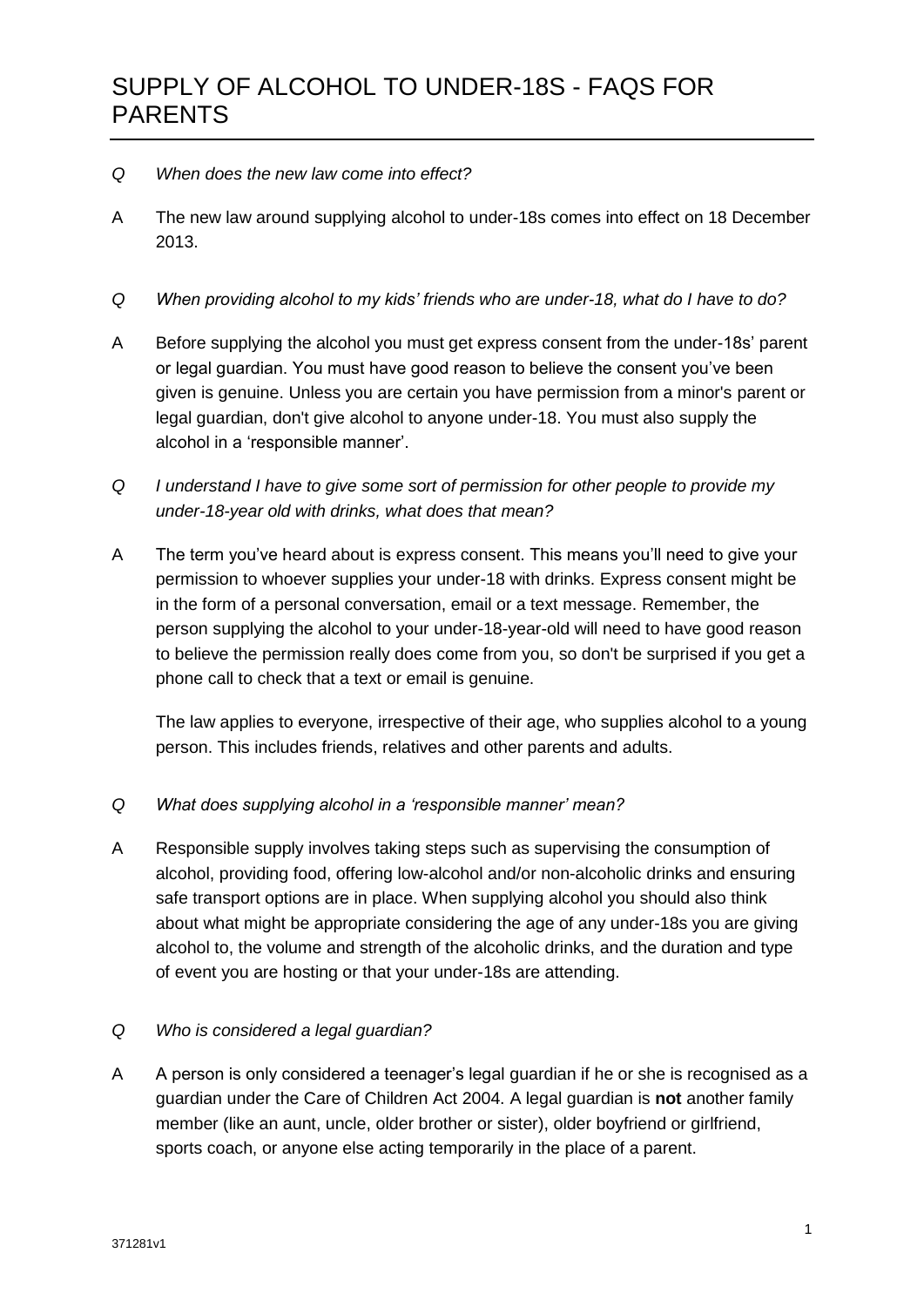## *Q Isn't it illegal for under-18s to drink?*

- A No. It is illegal for under-18s to purchase alcohol, but there is no legal drinking age in New Zealand. However, HPA recommends that children and young people under-18 don't drink alcohol. If you decide to supply alcohol to your teen, [never exceed the](http://www.alcohol.org.nz/alcohol-you/your-drinking-okay/low-risk-alcohol-drinking-advice)  [recommended daily amounts for adults.](http://www.alcohol.org.nz/alcohol-you/your-drinking-okay/low-risk-alcohol-drinking-advice)
- *Q What happens if under-18s bring their own alcohol to a party I'm hosting?*
- A Whoever gives under-18 alcohol must supply it responsibly. That means those people should be aware of the party, and how you plan to make sure guests drink responsibly and travel to and from the party safely.

If those people haven't made sure such plans are in place and are carried out, they may be breaking the law.

- *Q Do I need a parent or guardian's consent for every occasion that I supply alcohol to their under-18s, or just once?*
- A You need express consent for every occasion/event.
- *Q Is there a limit on the type or quantity of alcohol I can provide if I have parental consent?*
- A The law states you must supply alcohol in a responsible manner. Responsible supply means you should limit the strength and amount of alcohol available. HPA recommends that children and young people under-18 don't drink alcohol. If you decide to supply alcohol to your teen, [never exceed the recommended daily amounts](http://www.alcohol.org.nz/alcohol-you/your-drinking-okay/low-risk-alcohol-drinking-advice)  [for adults.](http://www.alcohol.org.nz/alcohol-you/your-drinking-okay/low-risk-alcohol-drinking-advice)
- *Q If I supply alcohol to under-18s and they go somewhere else to drink afterwards, am I breaking the law?*
- A You must supervise under-18s drinking alcohol that you have supplied. If you have supplied alcohol in a responsible manner and the under-18 goes elsewhere, it is then up to the host of the next venue to supply alcohol responsibly. However, keep in mind that responsible supply also includes providing safe transport options.
- *Q Does this mean my under-18 guests can't have champagne at my wedding or a beer at my 21st?*
- A They can, but you must have express consent from their parent/guardian and supply it responsibly.
- *Q My son/daughter is having an 18th birthday where some people attending are 18 or older and some are younger. What does this mean?*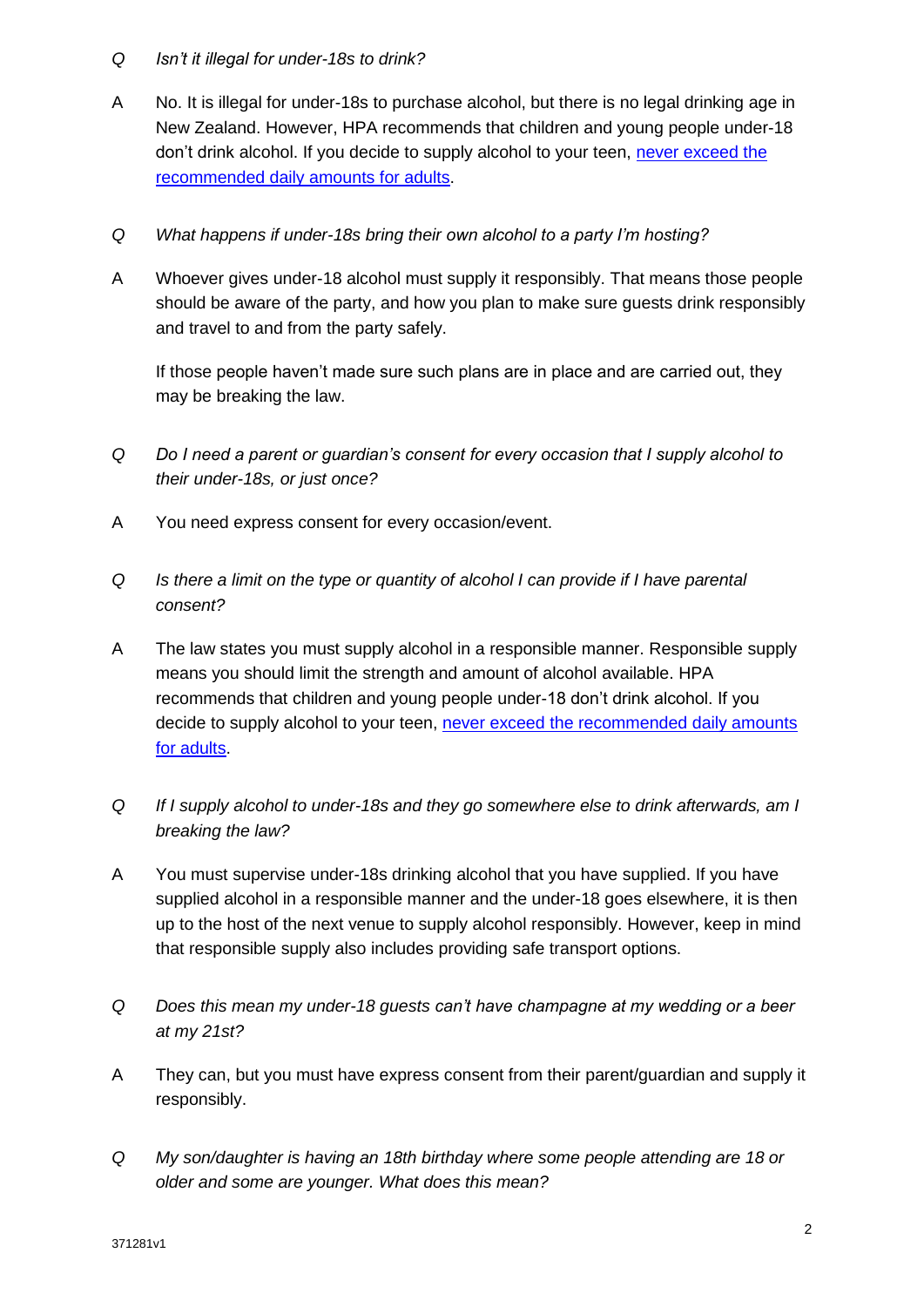- A If they are under-18, you must have express consent from their parent/guardian and supply it responsibly.
- *Q Does this mean I can buy alcohol for my under-18 if they are going to a party I know about?*
- A Yes, but responsible supply means you should check that the party host is comfortable with alcohol at the party and that they will be taking steps such as supervising the consumption of alcohol, providing food, offering low-alcohol and/or non-alcoholic drinks and ensuring safe transport options are in place.
- *Q What can I do if someone has given my under-18 alcohol without my consent?*
- A The person who supplied alcohol to your child or teenager may have committed an offence and could be fined up to \$2,000. You could follow up with the person who provided the alcohol, and/or contact the local Police.
- *Q If, before supplying any alcohol, I have asked a young person to show me ID to prove they are over-18 and I subsequently discover the ID is fake have I broken the law?'*
- A If you had reasonable grounds to believe at the time of supplying alcohol that the person is over-18, then this may be used as a defence to a charge of illegally supplying alcohol to someone under-18.
- *Q Do I have to supervise under-18s with alcohol?*
- A Alcohol can only be supplied to under-18s if it is being supplied in a responsible manner. Responsible supply includes supervising the drinking of alcohol.
- *Q My under-18 is going on a sports trip, can the coach supply them alcohol?*
- A The coach can only supply alcohol to an under-18 on a particular occasion if they have express consent from the parent or legal guardian.
- *Q Does this 'responsible supply' law only apply when I'm giving alcohol to under-18s at my house?*
- A No. The law applies any time and any place you supply alcohol to an under-18. For example, if you supply your kids with alcohol that they are taking to a party elsewhere, you must still make sure the host will be taking steps to make sure alcohol is consumed responsibly.
- *Q Is there a legal minimum drinking age in New Zealand?*
- A There is no legal minimum drinking age in New Zealand. However, the Health Promotion Agency recommends that children and young people younger than 18 years